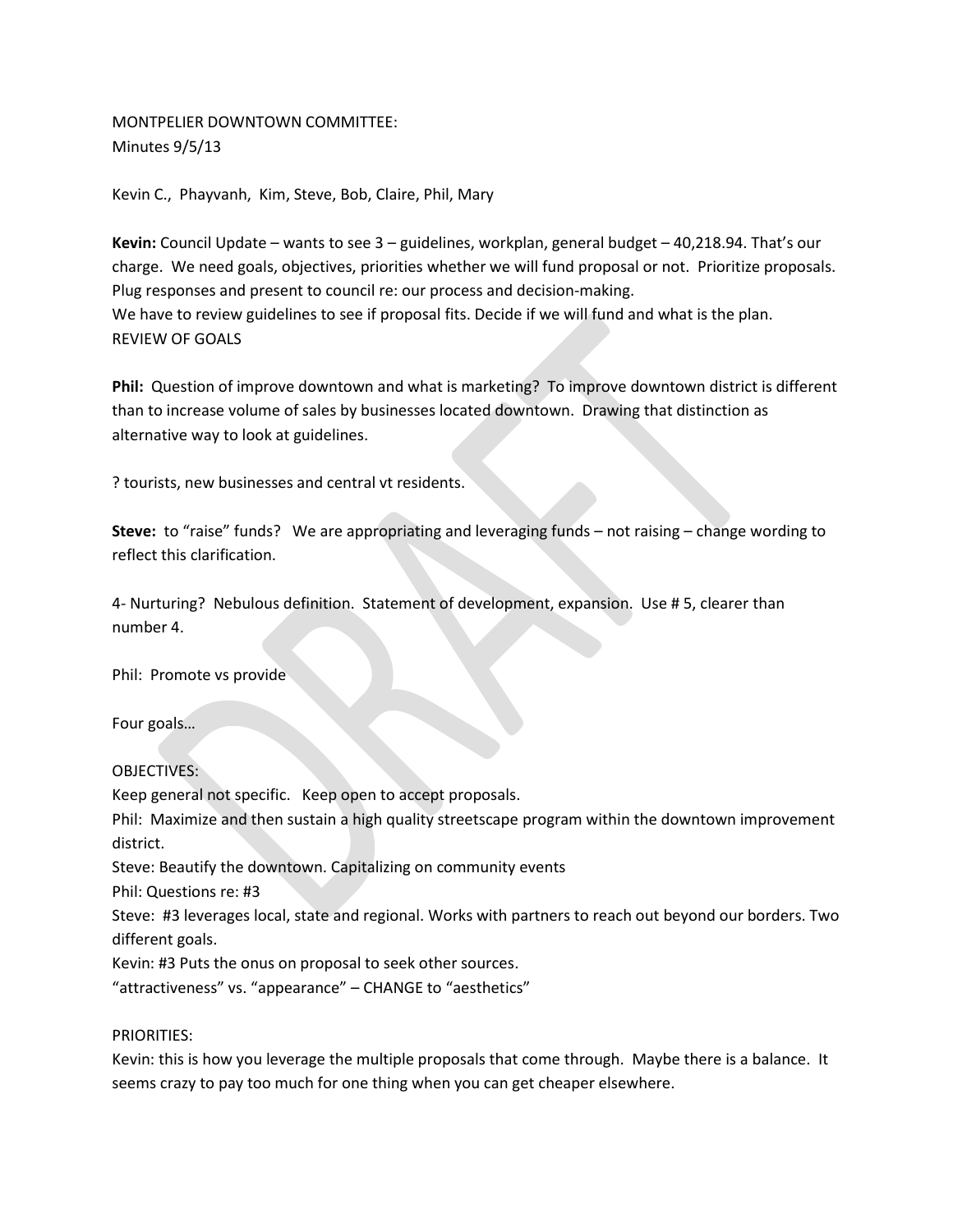Phil: Encourage participation

Steve: We may weight or grade each of these priorities

Kevin: Read through the list and rank on level of importance:

- 2- Priority will be given to projects that leverage other funds
- 1- local to Montpelier
- 3- presents a deliverable in 1 year
- 4- evaluate via metrics
- 5- specific city goals
- 6- sustainability
- 7-conditions on monies leveraging other funds
- 8 market outside of Montpelier
- 9- user-friendly website
- 10 street furniture, flowers, decorations.

Caution on #1, caused problems when we lock ourselves in to local only

Claire: "have shown an effort to source locally, but not necessarily committed to local". Kevin: Consider local procurement. Karen: Claire: I want to be able to say, "have you looked locally?" Phil: maximize Steve: local can be misunderstood , ex. "Barre"

Phil: Lets look – of these 10 what is our principal priority. Mine would be #6. Do we need a DID for 10 years?

Agreed. 6 is #1

Claire: #4 important, Steve, yes, Phil: What metric – how do you demonstrate that flowers enhance anything? Kevin: You would have to attach a survey. Steve: IF there is an ability to capture a metric, in proposal, how would you do so? Claire: Streetscape is a priority. Do we need the word "metric"? Phil:

Phayvanh: It may not be a metric, but we can get gardeners to evaluate "flowers" but may not give a hard number.

Kevin: Do you want this to be #2? NO

Steve: I like number 2 as #2

Kevin: #3 – gives a time frame. Agreed. Phil: Use word "provide"rather than "present". Karen: We don't know city council goals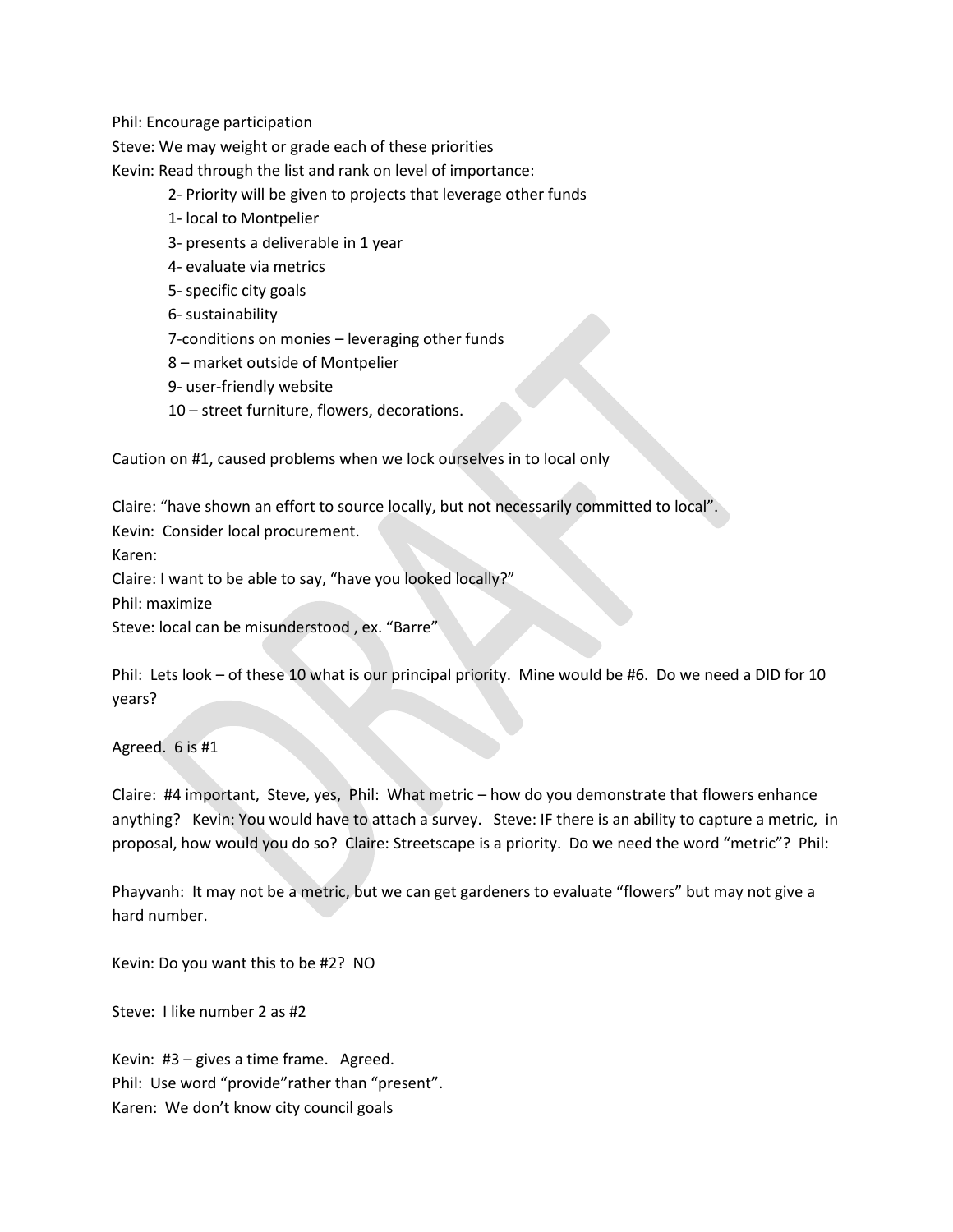Kevin: We post every June Karen: I don't think that's our priority. Kevin: you are appointed by city council, to suss out and present back to them priorities. City Council: Closing off Elm street – example. Claire: It does not come under our objectives Steve: It may. Kevin: If all priorities are met Steve: Clear and concise communication of city council goals to help in prioritizing. Phil: Provided that 1, 2, 3, etc are met. Clearly articulated, Claire: I don't want to have to refer to city council's 8 goals every time we consider a proposal. Phil: Not objectionable. Claire: I would not put at number 4 Phil: 7 is duplicative of 2 – strike. Yes. City Council: Clarification. We don't want projects that are one offs. Steve: of "longterm" sustainability vs. environmental Claire: 9 and 10 seem okay as goals,objectives. Not priorities, but objectives. Kevin: 10 could be a priority, but seems duplicate of other. Strike 9 and 10 Leaves us with 1,4,8,5 to prioritize Steve: If we're going to weight, is there anything that would help us to prioritize one over another? Is anything missing? Karen: #4 may not be measurable but we can write how we feel.. I understand term, Kevin: when faced with two proposals, one that has a quantitative measurable metric, vs qualitative… City council: if we get 2 flower proposals. Karen: You're not on the board…so I thought we were…. Kevin: We're all appointed Karen: But city council does not have a vote Kevin: City council needs Karen: but we have opinions too that we need to discuss Kevin: But Jesse can inform re: city council's intention Jesse: will continue to sit to be a communication liaison to council. Let's consider and act as advocate. But don't want to sit silently for two hours, Karen: don't mean to make you feel uncomfortable. Jesse: I vote Wednesday. You vote today. Karen: Thank you for clarification. Steve: Having been through public granting and awards process. We need to be able to score because of criteria which protects us and city council for clear understanding. Kevin: ultimately city council makes appropriation, DID advises. Claire: Are flowers and websites part of City Council? Kevin: Yes. You'll always find a city council vote that will meet your goals. Steve: what if we said we would collaborate to create goals annually? Let's work to accomplish, instead of top down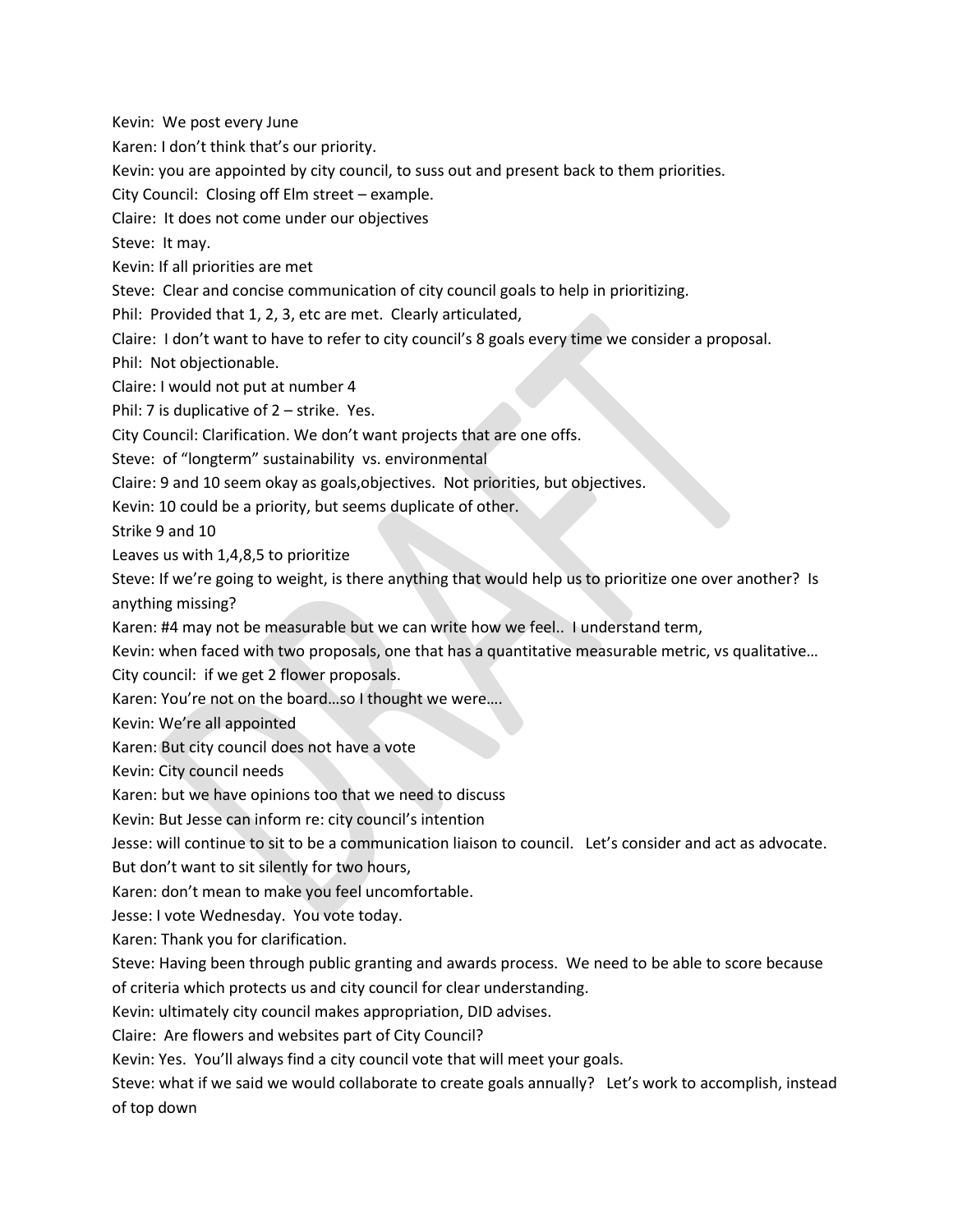Phil: Except our jurisdiction is finite. City council's is infinite, compared to ours. I don't want to hammer out 8 goals. What if we gave priority to projects that demonstrate: benefits, success, results, etc.?

Kevin: If you say you're going to give priority to these projects,

Phil: #4 is evidence of what we can do.

Claire: but we will change wording.

Phil: What if city council's goals had nothing to do with downtown district, then we can't give any priority to that?

Kevin: yes, but you're always going to be kind of meeting the CC goals because we're supportive of downtown.

Jesse: this committee builds a stronger case if we meet the goals and state it. Idea of consideration, "we meet a city council goal" helps.

Claire: Change wording of #4- no demonstrable metric of "trashcans".

Phil: Priority given to projects that are able to demonstrate benefits.

Claire: I don't want to make a priority of non-demonstrable benefits.

Which is priority? 2000 visitors or trashcans? (example of steve capitol plaza)

Jesse: on marketing side I think committee wants demonstrated benefits.

Claire: we can still look at it, but metrics have more importance than other

Steve: We need metrics – we are accountable. We don't need metrics on trashcans, but we do need

metrics on marketing projects that DO create metrics.

Kevin: Marketing vs. streetscapes?

Steve: Agreed, very difficult to measure.

Kevin: If we have two presentations, having the "measurable" helps to evaluate.

Steve: Events are not necessarily marketing. Metrics are helpful here. If they can demonstrate revenue, numbers, attendees, etc. Provide as a condition of after the event.

Kevin: They will give us numbers - better

Steve: Caution against specifics

Claire: How do we phrase it so we're not giving priority to marketing projects.

Phil: #4 REVISION "with regards to marketing efforts priority will be given to projects that have a demonstrable metric to evaluate the project benefits…."

Karen: Montpelier Alive?

Kevin: If we keep MA in here, they get priority – an independent nonprofit. Important distinctions. Working within a legal framework. If you put one organization in your guidelines…

Karen: Do we then cross out #8.

Claire: It will raise issues. WE are not an arm of Montpelier Alive.

Phayvanh: I like the intent of #8 because we are aligned with MA.

Kevin: The whole goal is to support any organization that supports downtown. Take out #8.

5 is 5, 1 is 6,

Phil: Number 1 to become number 5. City council already has their own toolkit in which to achieve their own goals. So, priority…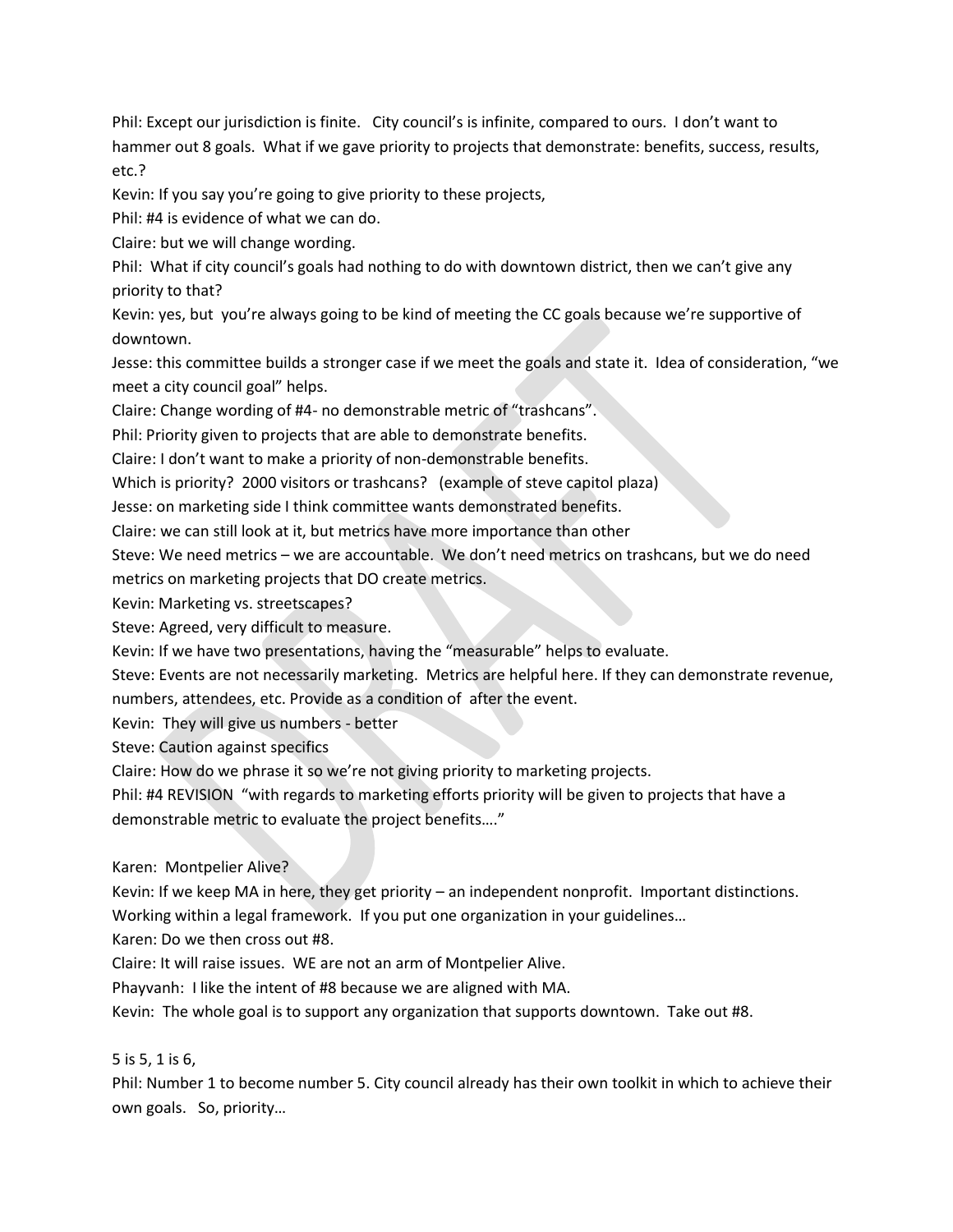Claire: work on wording of #1. There's one other issue. What if proposals come from a local organization vs outside. Okay… define local.

Kevin: My opinion, you're already far down on the list of priorities….

We source it locally... to procure

Mary: can we define local as "Montpelier-centric"

Kevin: with all things being equal….

Steve: Does that need to be spelled out or can we use as discussion when doing analysis of proposals Phil: I think it's extremely important to define "local". I think it's valuable and is a statement about what a downtown development district does.

#5 - Priority will be given to projects that maximize the use of suppliers …..that are local to Montpelier.

Yes, okay.

MOVING ON….

Kevin: Most of the rest is administrative – how things are done. Keep waiver. If comfortable with administrative piece, I'll fill in and forward around and will send a final draft for all review before it goes to city council.

Jesse: do we have a budget?

Kevin: No, they asked for guidelines, workplan….

Sept 26 date changed to  $11^{\text{th}}$ . See if workplan looks right for next 3 months. (Affirmed)

Once the city council approves = we will issue an RFP for remainder of funds.

Steve: Looks fine. Does this fit city council's schedule?

Jesse: Councilors want to see whole plan before money is allocated. And they want to be accountable to new committee's plan. Review of brochure, If voters didn't approve, we shouldn't fund it. Conveying the carefulness of funding this money for first year.

Claire: \$18,000, committee, \$5000, council approval for holiday funds. Council will review other \$13,000.

Phil: We're supposed to have budget. Do we have enough. ? 10 required.

Budget: \$40K How do we want to assign between streetscape and marketing?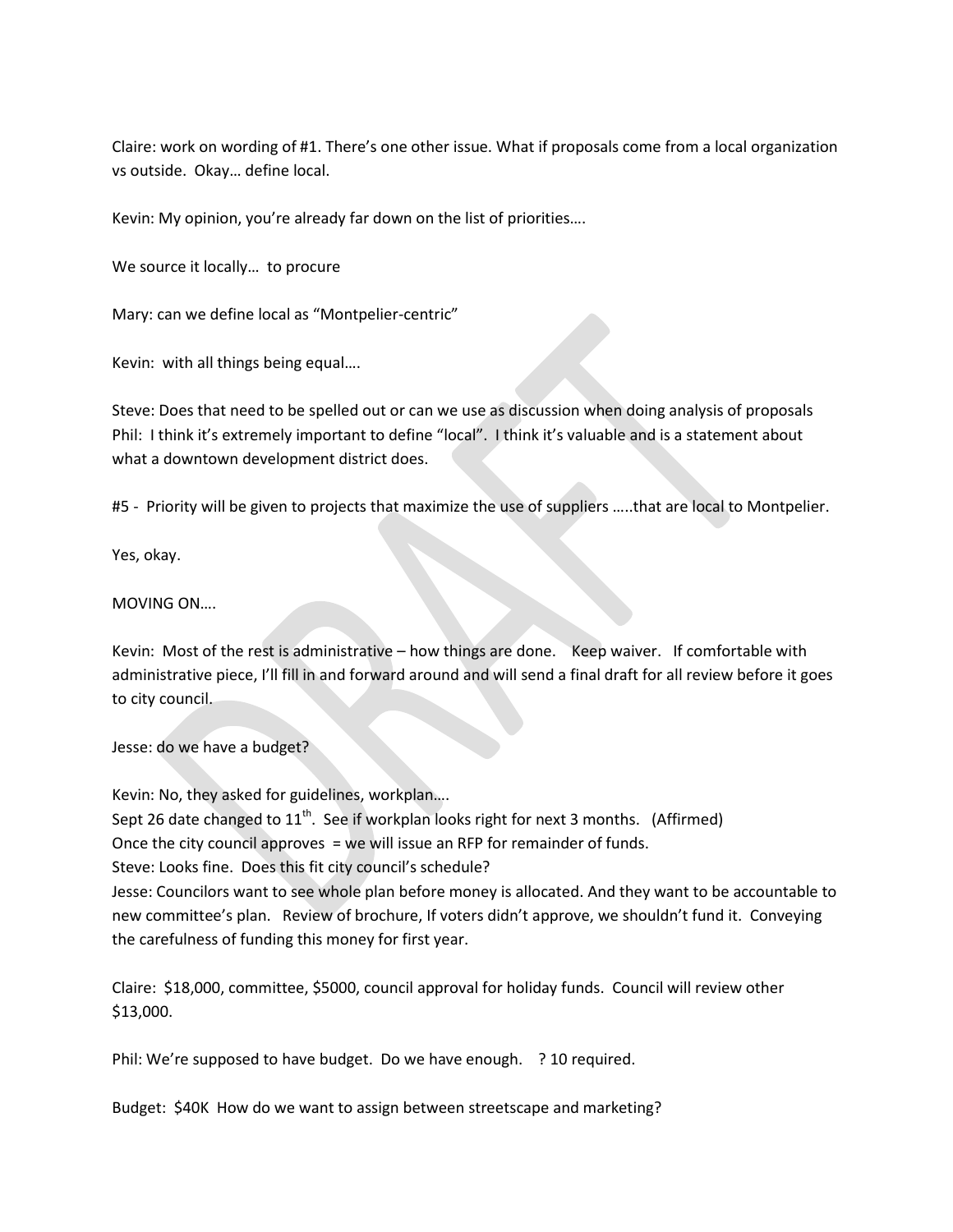Flowers + Holiday.

Steve – challenging to put that into percentage of budget without seeing proposals, we need to see.

Phil – opposed to any percentages without seeing proposals

Kevin: Outline of workplan budget presented. Of \$40,218.19 -

Steve: We could make a budget if we had a fixed list of proposals, but we don't.

Kevin: They want to see that this is a budget not a slush fund.

Jesse: CCouncil needs budget to see that allocations are sensible. 150% increase

Kevin: Of the 4ok we are willing to commit X to secause this is the first year. Do you want to see physical improvements or marketing? Budget is subject to proposals we receive and we will ask council for a waiver as needed.

Phil: Should we leave funds outside of streetscape and marketing? To allow for opening of other proposals.

Steve: Can we make this part of the RFP process – streetscape, marketing and events?

Kevin: No proposal shall exceed X percent of total percent spent on streetscape, marketing…

Jesse: If we don't get "event" proposals, we don't spend the funds. Bad design. Do we want to say, it's our first year, we want to focus on streetscape, for example. Or we could say we want…

Steve: mix of physical infrastructure and promotion of/

Mary: Use funds – fuller support for one vs. other. 40k doesn't go far.

Steve: We're here to look at applications

Phil: We did express support for flowerscape. We leave balance of unexpended funds for other proposals. This is our first year. No traction. Won't spend if applications aren't valid.

Steve: We won't spend max if proposals aren't valid.

Jesse: City council wants thought.

Steve: Would be happy to talk to city council. We look at proposals and look at best use of dollars on state level.

Jesse: We said to voters this was for streetscape and marketing, more than 50% in first proposal set alarm – are we meeting city mandate. We just need to explain. Is this enough thought to explain support of one vs. other.

Steve: Say to the council…here are our proposals. Here's the mix…

Phil: What if we said "up to 50% to flowerscapes, Does city council supercede our proposal? \$23,000 on capitol improvement projects to support sustainable capitol expenditures for 1x improvements?

Steve: October RFP. We're trying to catch up?

Claire: Are we locked in?

Phil: I don't think so…City Council has rejected our first proposal.

Kim: Consensus that there is a larger amount for streetscape, but not determined how much.

Jesse: heavier expenditure to streetscape, still include marketing % as it is a mandate

Steve: We have goals, we will issue RFP, we can't look in crystal ball to know what will come in.

Jesse: comfortable with presenting a narrative budget